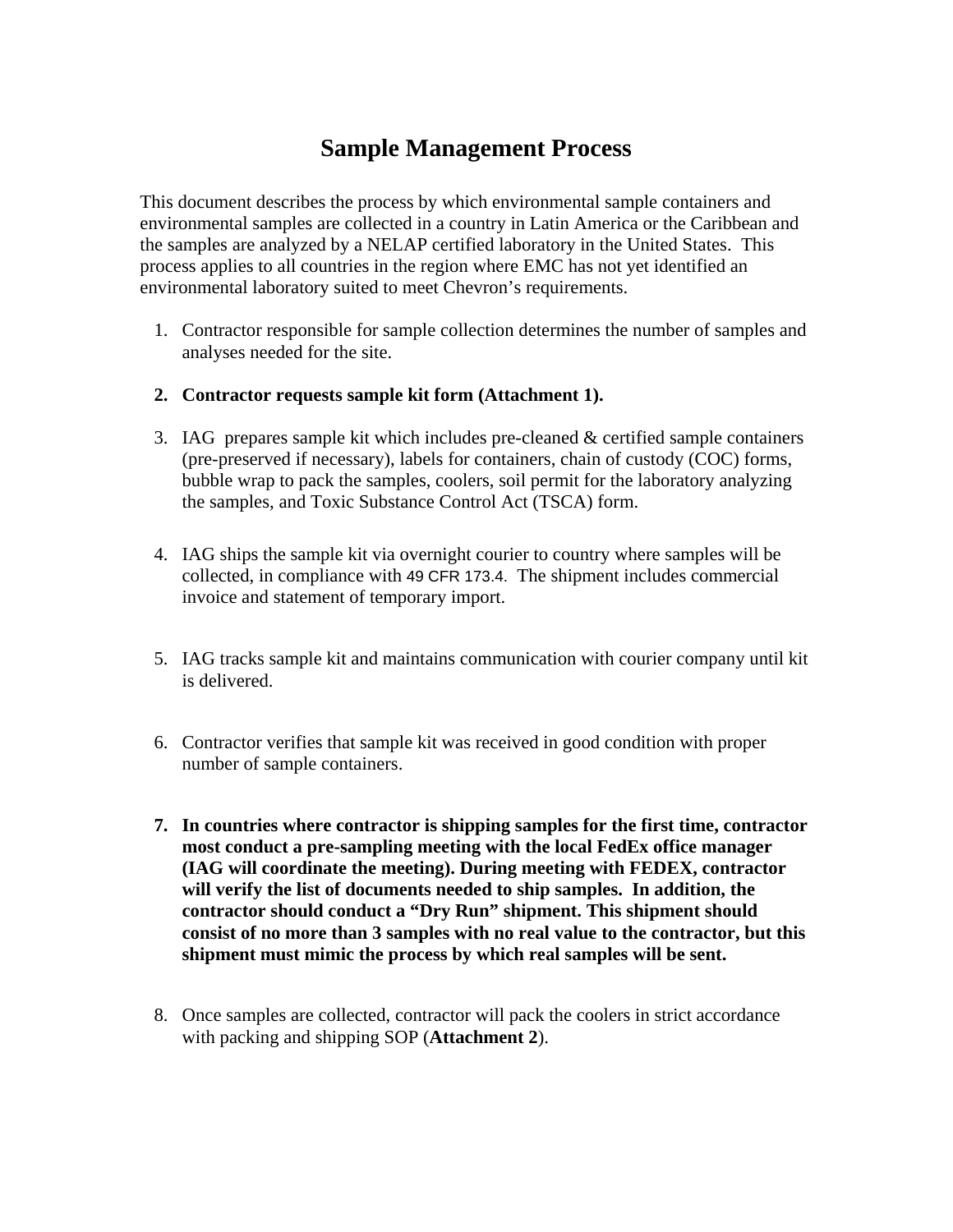9. The contractor places a copy of the laboratory's soil permit, TSCA form and FedEx Packaging Design Acceptance letter (**Attachment 3**) to the outside of the cooler. Without the following FedEx certification, local FedEx offices will not accept the coolers for shipment: "FedEx Packaging Design and Development has completed the packaging tests and concluded that the packaging configuration is acceptable to ship plastic coolers containing bagged, wet ice. Status of "Accepted" pertains to shipments both domestic and international. Shipments are certified for transportation within the FedEx network and FedEx agents for import into the United States".

#### **10. The contractor provides IAG with the tracking number of the shipment and electronic copies of the COC forms via e-mail to maria@iaglabs.com or fax (954)-894-4501 in order to expedite log in of the samples.**

- 11. The sample custody department of the laboratory will receive the samples and verify the condition of sample containers, cooler temperature, holding time, etc. In addition, sample custody will verify that sample labels and the COC are in agreement. A sample receipt check list is produced.
- 12. IAG should communicate to the contractor any anomalies observed upon receipt of the samples.

Note: Currently sample management is handled by IAG, an independent laboratory consulting company that provides additional services to EMC in Latin America and the Caribbean. These additional services are: independent third party data review, liaison between the contractors and the laboratory, and laboratory consultant to EMC. In addition, IAG has provided expert testimony to local regulatory agencies on behalf of EMC and its contractors.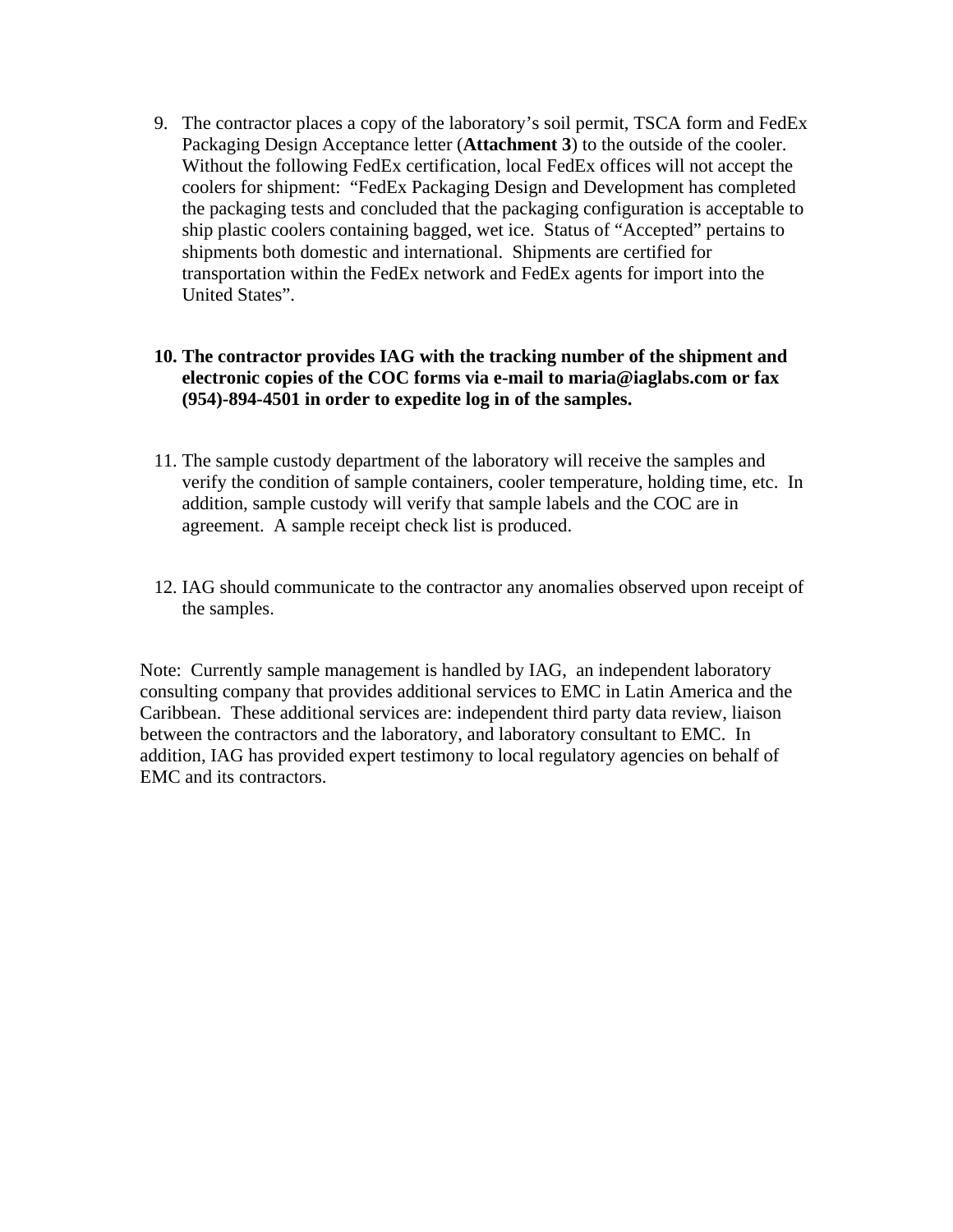**Attachment 1** 

**Sample Kit Request**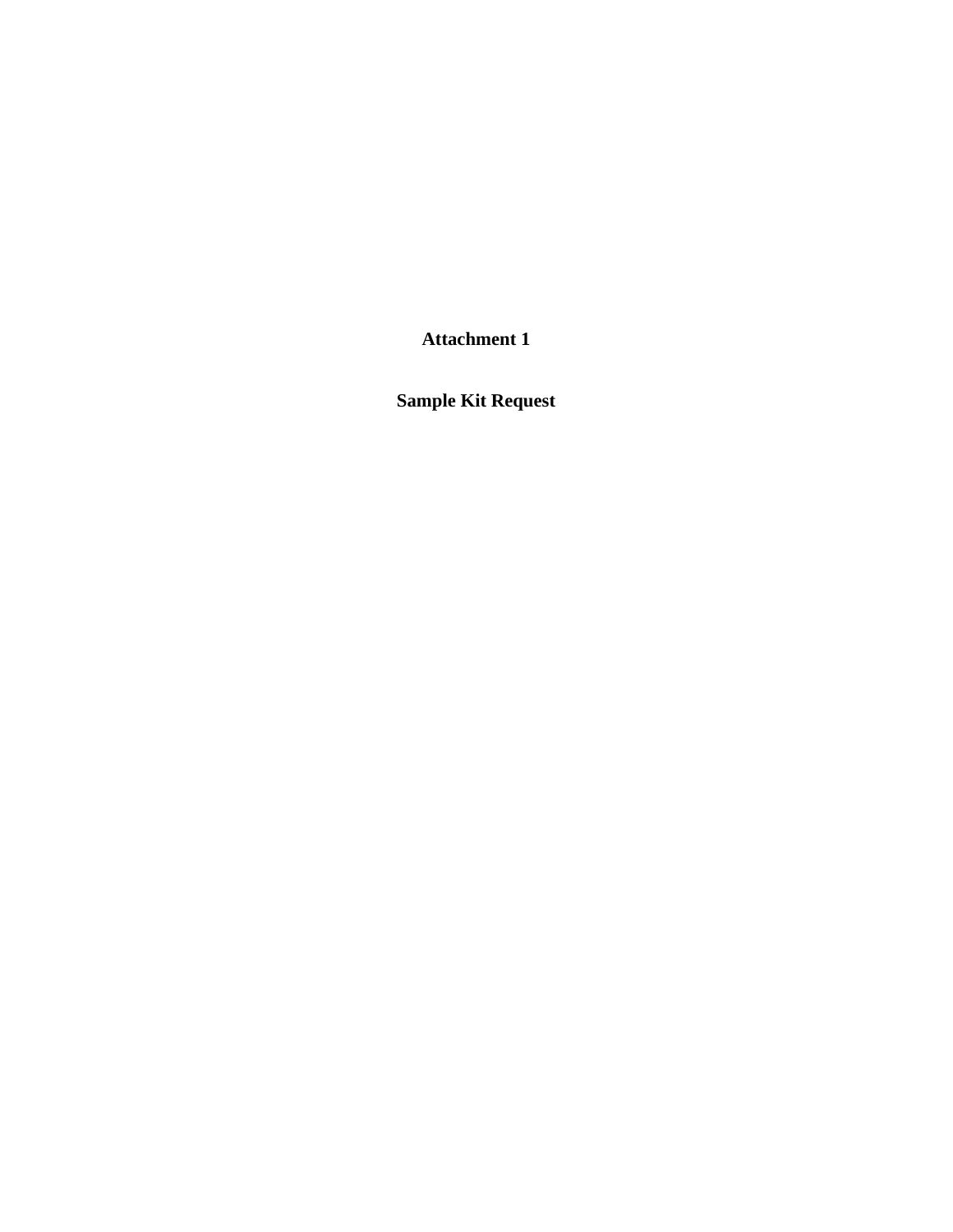# **IAG SAMPLING KIT REQUEST**

| <b>Requested By:</b>         | Date:   |
|------------------------------|---------|
| $\vert$ FedEx or DHL acc # : | Phone:  |
| Authorized by:               | e-mail: |

| Attn:                          |
|--------------------------------|
| <b>Ship to: (Company Name)</b> |
| <b>Street Address:</b>         |
| <b>City/State:</b>             |
| <b>Phone:</b>                  |
| Note:                          |

**Date Needed:** 

| <b>Site name/Project</b><br>No. | <b>Matrix</b> | Quantity | Analyses<br>Requested |
|---------------------------------|---------------|----------|-----------------------|
|                                 |               |          |                       |
|                                 |               |          |                       |
|                                 |               |          |                       |
|                                 |               |          |                       |
|                                 |               |          |                       |
|                                 |               |          |                       |
|                                 |               |          |                       |

| For IAG use only   |        |  |
|--------------------|--------|--|
| Tracking #         | Notes: |  |
| Acc $#$            |        |  |
| $#$ of coolers     |        |  |
| Documents Included |        |  |

**PLEASE USE IAG CHAIN OF CUSTODY FORMS**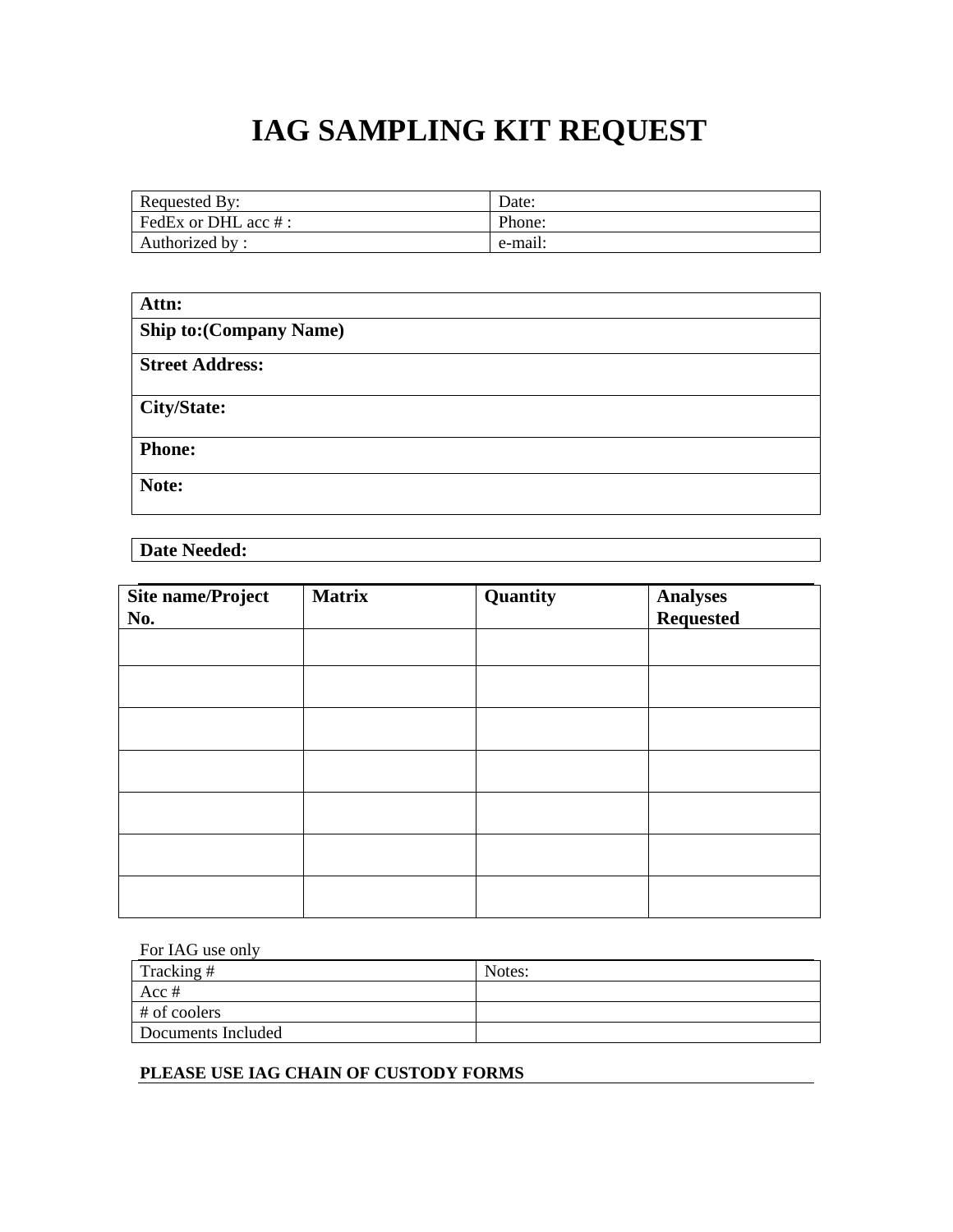**Attachment 2** 

**Packing SOP**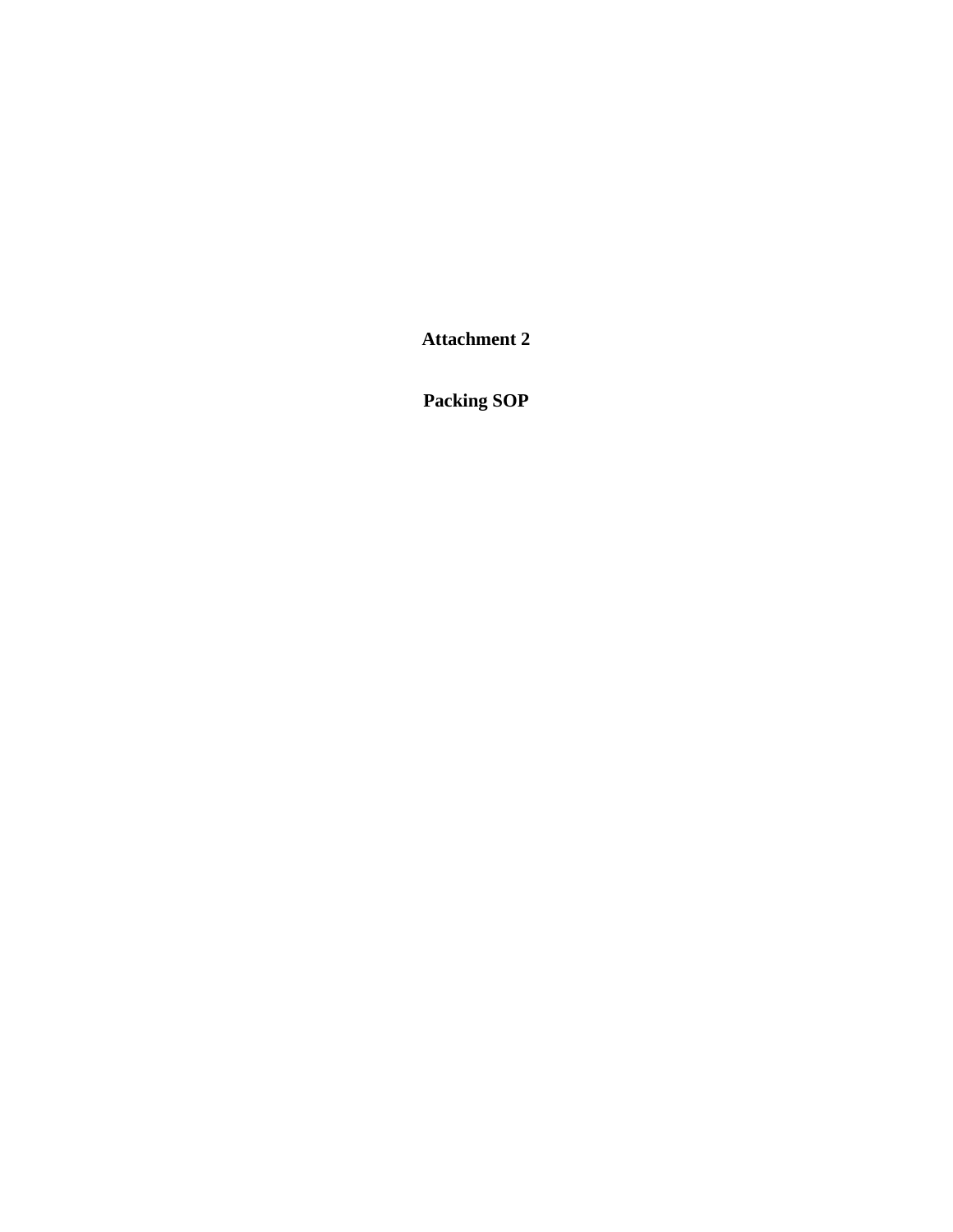### **SAMPLE PACKING**

This section outlines how sample coolers should be packed for transport. Experience has demonstrated that use of hard plastic coolers and appropriate packing of each separate sample cooler is critical for maintaining the integrity of the samples upon receipt at the lab. Following these procedures will help limit potential for sample container breakage and maintain the cooler temperature within 2 degrees of 4°Celsius. A diagram of a packing sequence for a cooler is shown on Figure 1.

- Samples should be packed in plastic hard coolers
- Wipe cooler dry
- Line bottom of cooler with approximately 1" of padding (recycled newspaper).
- Insert large plastic bag  $(\sim 20$  gallon size) in cooler, and place about 1" of padding along the bottom of the bag.
- Place bags filled w/ice on top of the padding, all along the bottom of the bag. Or, solid cylinders of ice if they are sold in plastic bags. Each cylinder is approximately 12" in length by 4" in diameter.
- Insert cold sample bottles, individually wrapped in bubble wrap, in the bag, above the ice.
- Place bags filled with ice on top of the sample containers, and along the sides if there is enough space. As a rule of thumb, 25 to 30% of the volume of each cooler should be ice.
- Place an additional layer of padding  $(-1)$  thick) on top of the ice bags.
- Pull ends of plastic bag up, squeeze air out of bag, twist and knot shut the plastic bag
- Place an additional layer of padding (approx. 2 to 3" thick) on top of the plastic bag
- Place chain of custody forms inside a 1-gallon Ziploc bag and tape the bag, on all sides, to the inside of the lid of the cooler with packing tape
- Close the cooler, and seal with packing tape, wrapping the tape vertically around the cooler in two places.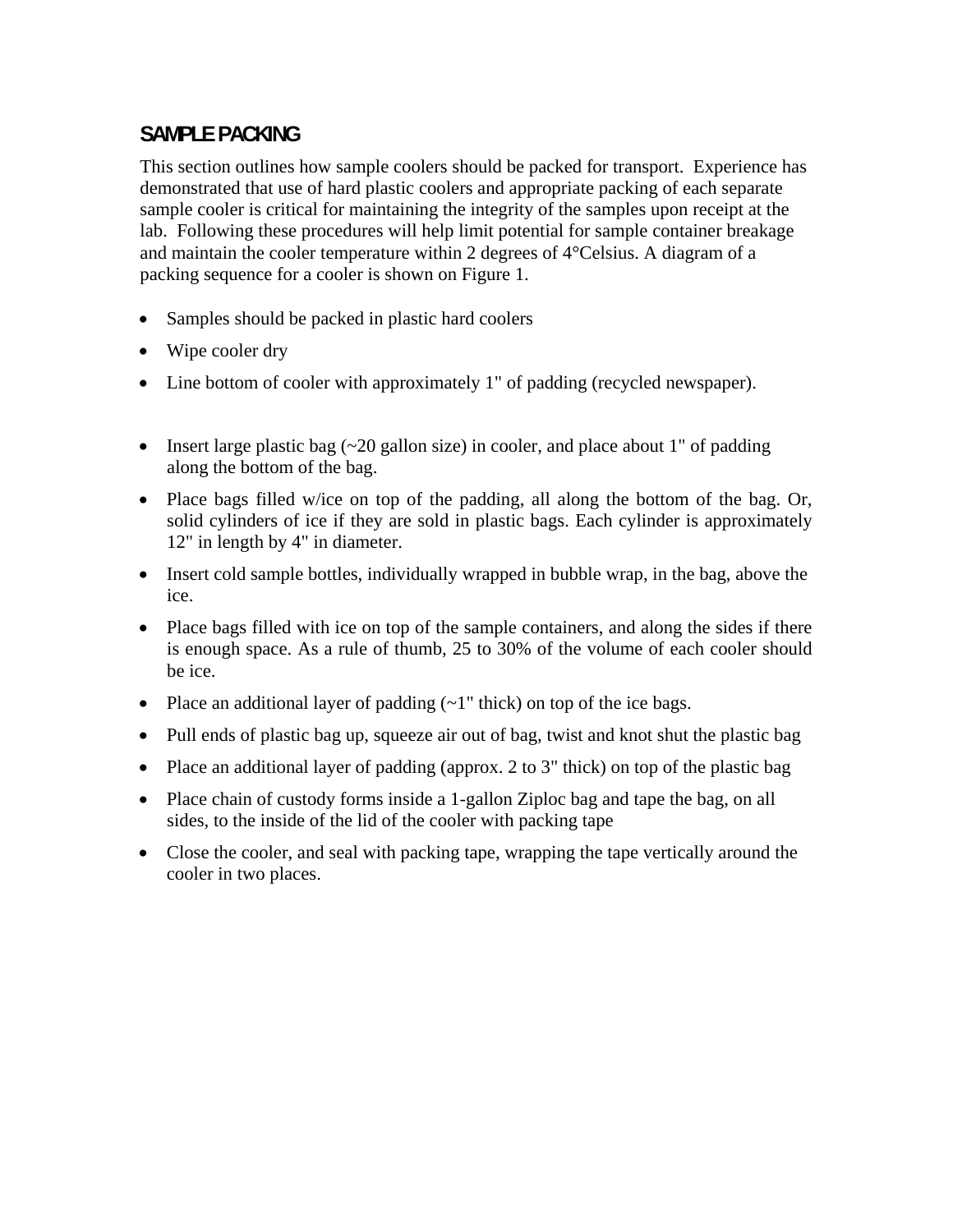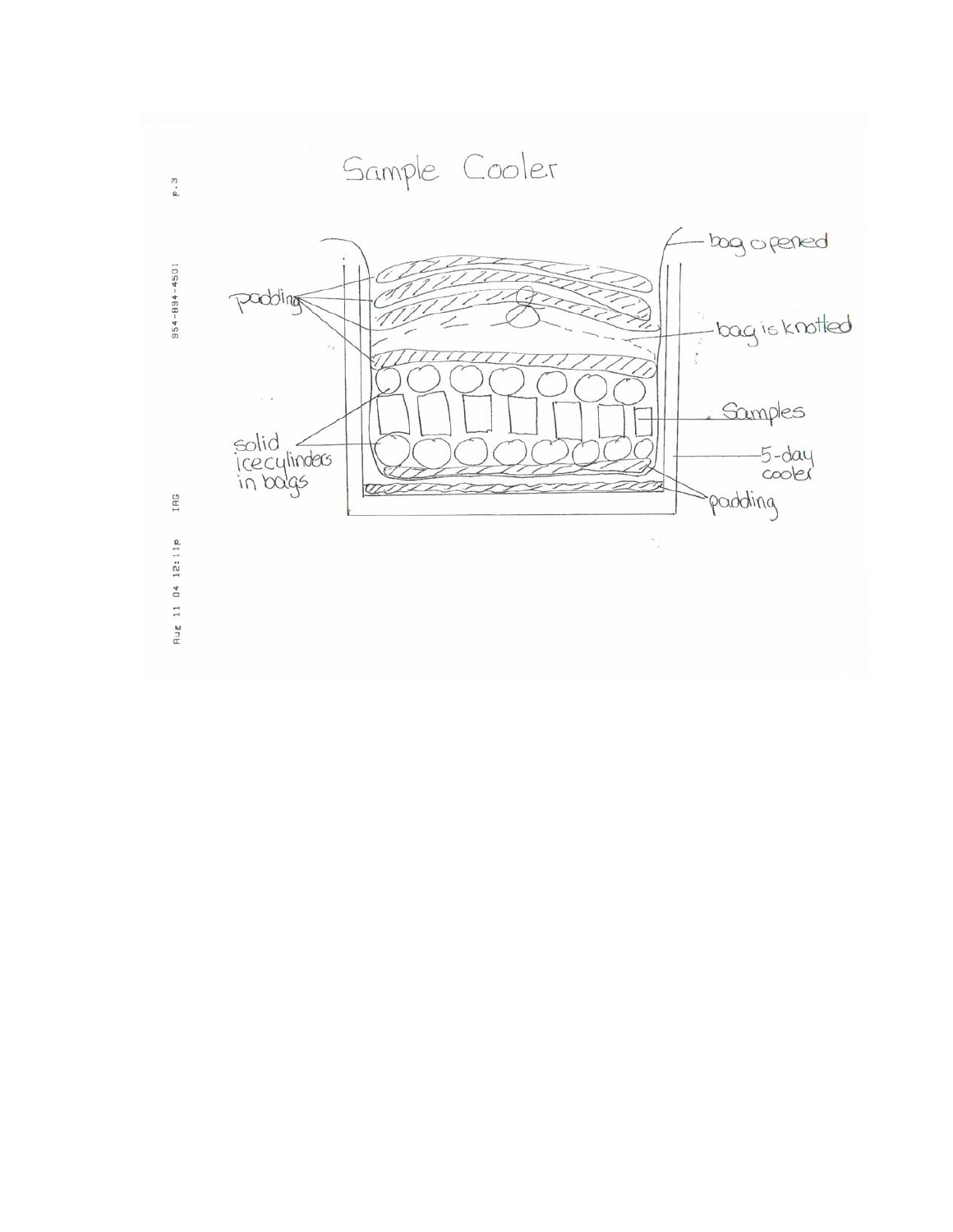**Attachment 3** 

**FEDEX Certificate**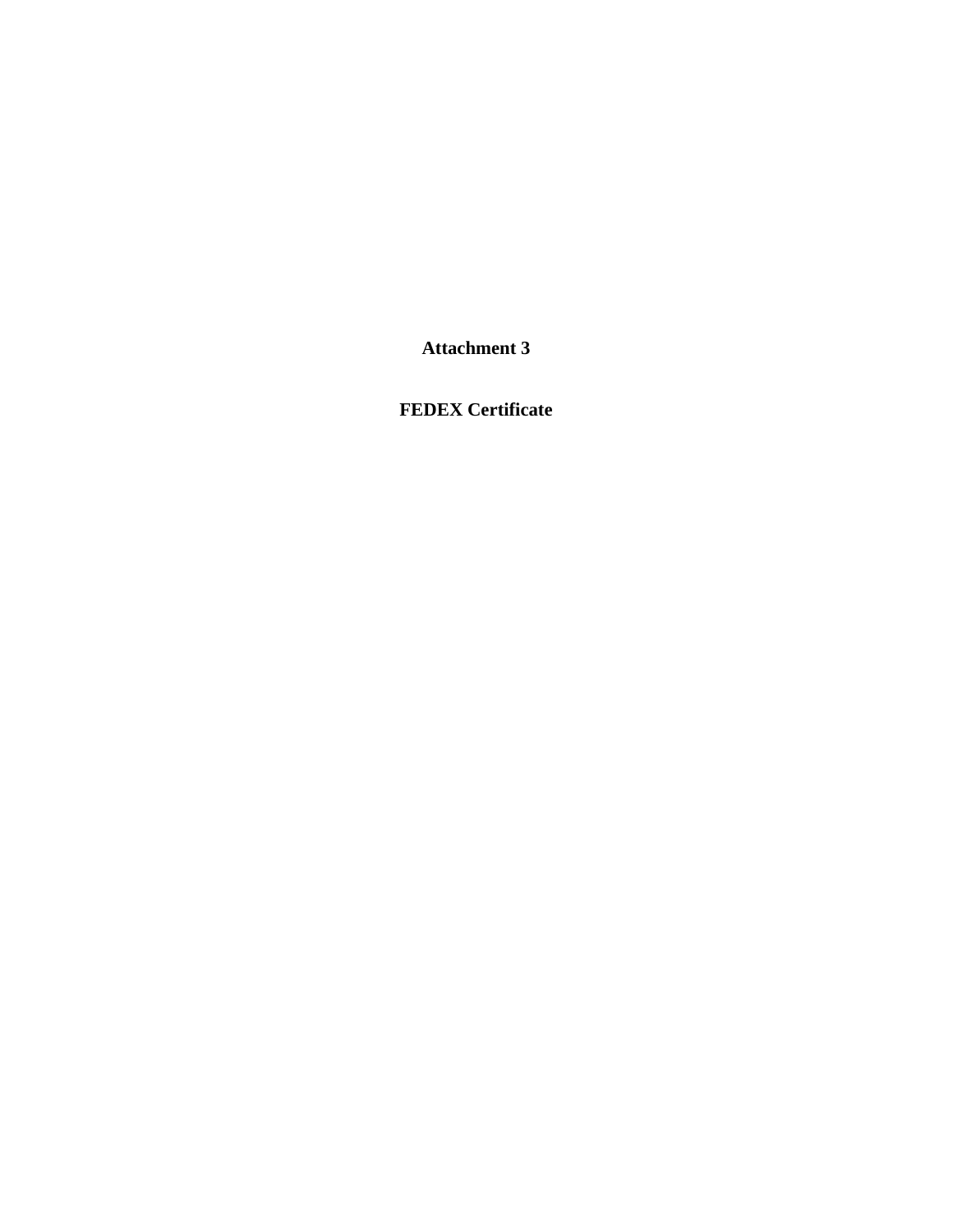#### **February 18, 2009**

Severn Trent Labs (STL) 4101 Shuffel Dr. NW North Canton, OH 44720

#### *Attention Severn Trent Labs*:

The following packaging is acceptable for shipping:

*Product information:* Environmental Samples / Water Soil

*Outer container:* Hard plastic cooler with handles

*Closure method:* Multiple strips of plastic pressure sensitive tape

#### *Inner packaging:*

Samples wrapped in bubble wrap. Wet ice inside sealed plastic bag. With newspaper placed in 4.0 mil thick plastic liner bag sealed with a plastic cable-tie. Additional newspaper on top and bottom.

FedEx Packaging Design and Development has completed the packaging tests and concluded that the packaging configuration is acceptable to ship plastic coolers containing bagged, wet ice. Severn Trent Labs (and all branches or divisions of its network) status of "Accepted" pertains to shipments both domestic and international. Shipments are certified for transportation within the FedEx network and FedEx agents for import into the United States destined for STL locations.

Shipments must be properly sealed with the appropriate amount of absorbent material and exhibit no sign of leakage upon consignment to FedEx or FedEx authorized agents. Wet ice is to be contained in plastic bags and securely sealed within the plastic cooler.

David Arbeit Packaging Engineer, CPLP FedEx Packaging Design and Development